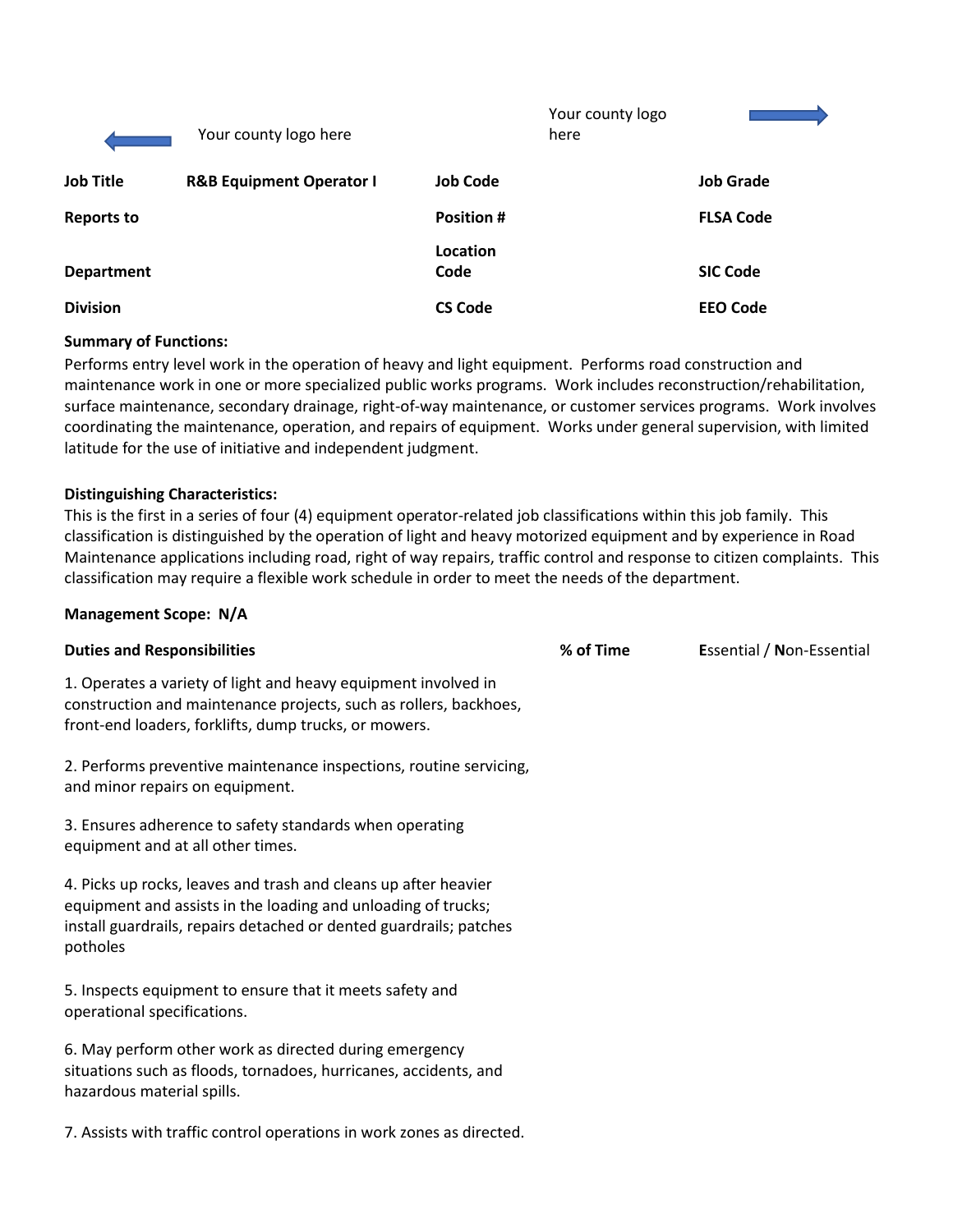- 8. Trains on equipment utilized by R&B Equipment Operator II.
- 9. Performs other job-related duties as assigned.

## **Minimum Qualifications**

Education, Experience and Training:

Requires High School diploma or GED equivalent.

Requires six months of experience in construction, maintenance or repairs of roadways, bridges, and operating heavy and light construction equipment or closely related experience.

 Licenses, Registrations, Certifications, or Special Requirements: Must obtain within six months of hire a Texas Class A CDL. Work Zone Flagger Training certificate

## Preferred:

In possession of a valid Texas Class A CDL at time of hire.

## **Knowledge, Skills & Abilities:**

## **Knowledge of:**

- \* Policies, practices, procedures, and methods of assigned function.
- \* Applicable safety practices and regulations.
- \* Texas Motor Vehicle Code and other codes, laws and statutes relating to assigned function.
- \* Light equipment and tools used in road maintenance.

## **Skill in:**

- \* Operating a variety of road maintenance light equipment safely.
- \* Operating grounds maintenance equipment safely.

\* Both verbal and written communication, including conveying and following instructions and providing information to the public.

# **Ability to:**

- \* Safely and correctly apply road construction and maintenance techniques.
- \* Safely and correctly drive light road maintenance and construction vehicles and equipment.
- \* Understand and follow instructions and communicate effectively, as required.
- \* Work independently and efficiently.
- \* Manage time well and meet timelines.

\* Establish and maintain effective working relationships with County employees and officials, representatives of outside agencies, and the general public.

\* Demonstrate regular and reliable attendance.

# **Physical/Environmental Requirements and Other Information:**

Physical requirements include the ability to lift/carry up to 50 pounds, visual acuity, speech and hearing, hand and eye coordination and manual dexterity. Subject to standing, sitting, walking, climbing stairs, bending, stooping, crouching, kneeling, pushing, pulling, reaching, twisting, balancing, repetitive motion, driving, client/customer contact, and squatting to perform the essential functions. Subject to extreme temperatures, outside elements, noise, vibration, contact with dust, fumes and hazardous chemicals, foul odors, animal and human fecal matter, insects, and rodents. Requires the use of Personal Protective Equipment as required by job circumstances.